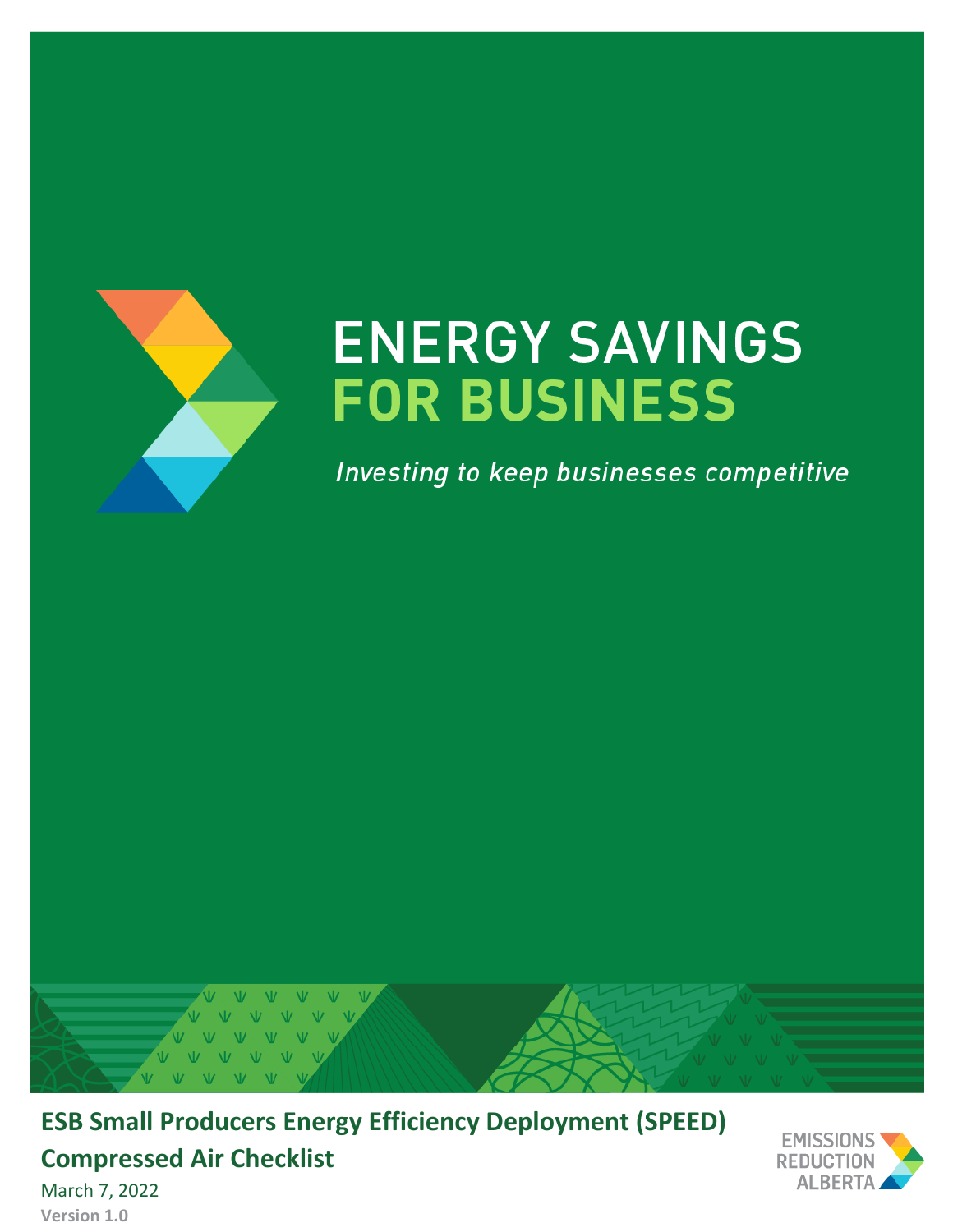# **Table of Contents**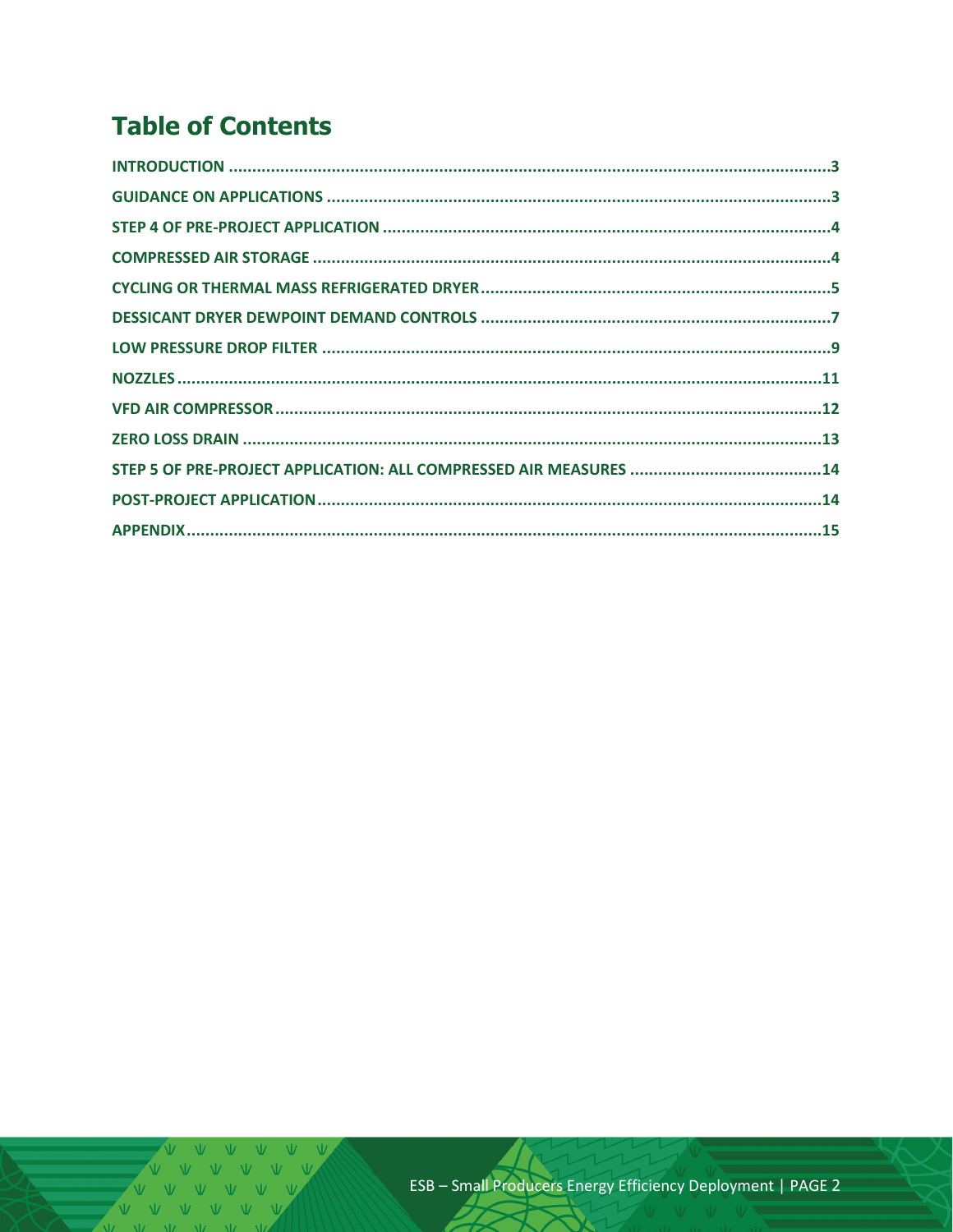#### <span id="page-2-0"></span>**INTRODUCTION**

This document is intended as a guide to support the submission of accurate and complete Compressed Air project applications. All applicants with Compressed Air projects should ensure the application meets the SPEED Eligibility Requirements set out in the Participant Terms and Conditions, Contractor Code of Conduct and Eligible Measures List. The applicant must submit the requested documentation and answer the questions contained within this document.

This checklist includes guidance for what needs to be entered in each input field at Step 4 and Step 5 of the Application process. Step 5 specifically describes which documents need to be uploaded and their purpose.

#### <span id="page-2-1"></span>**GUIDANCE ON APPLICATIONS**

The following sections provide guidance on Compressed Air applications, ensuring that they are complete, accurate and comprehensive.

The applicant and/or contractor will also need to provide the following information in Step 4 and Step 5 of the application submission, as further described in the tables below.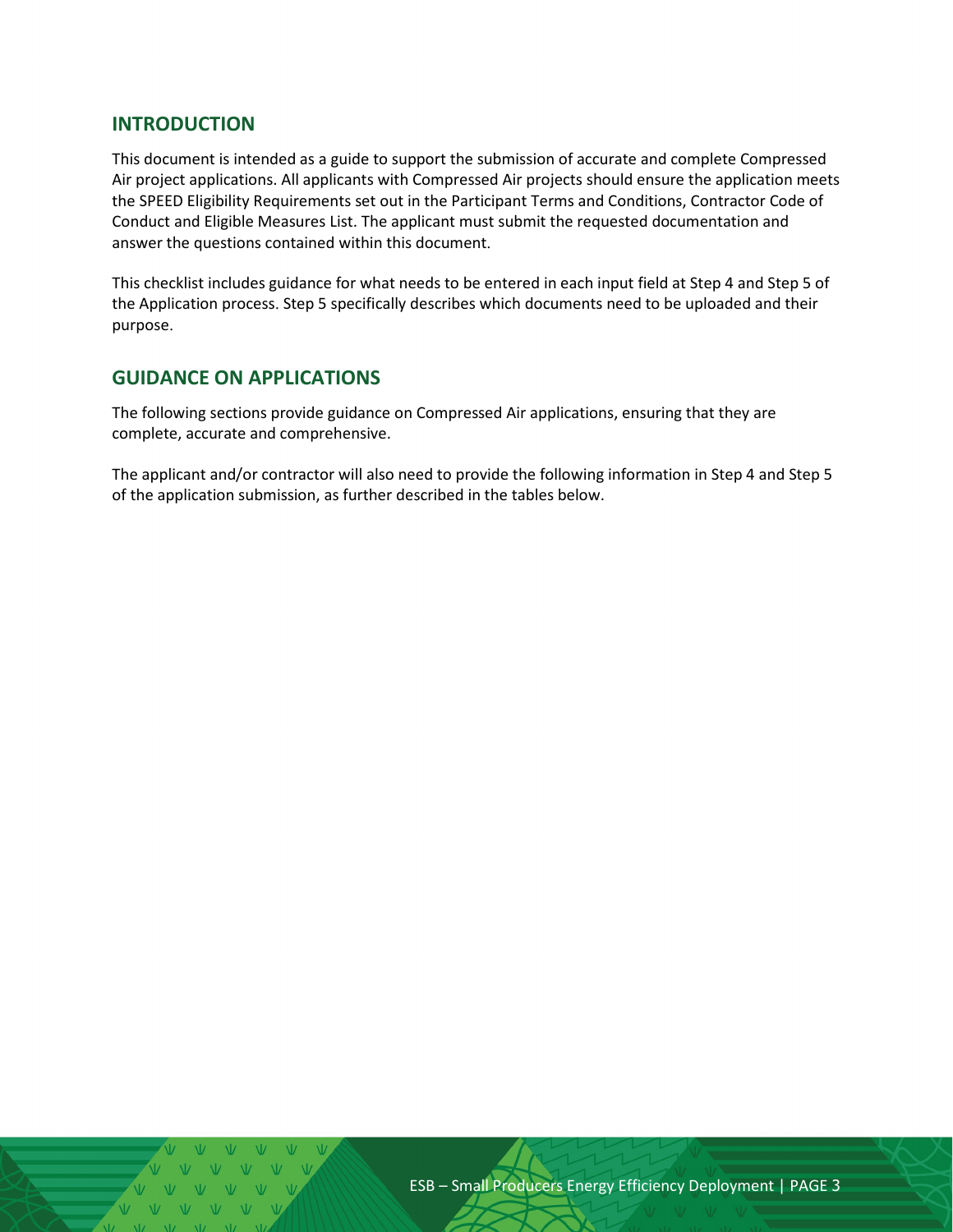## <span id="page-3-0"></span>**STEP 4 OF PRE-PROJECT APPLICATION**

#### <span id="page-3-1"></span>**COMPRESSED AIR STORAGE**

| <b>Field</b>                                                | <b>What to Enter</b>                                                                                                            | <b>How Data or Input Provided is</b><br><b>Used</b>                 |
|-------------------------------------------------------------|---------------------------------------------------------------------------------------------------------------------------------|---------------------------------------------------------------------|
| Quantity                                                    | Enter the number of measures<br>being installed.                                                                                | • Used to calculate<br>eligible incentive.<br>· Post-project QA/QC. |
| Compressed Air Pressure (PSIG)                              | Enter pressure of compressed<br>air used in PSIG.                                                                               | · Post-project QA/QC.                                               |
| Type of Air Compressor                                      | Select from list the air<br>compressor type:<br><b>Rotary Screw</b><br>٠<br>Reciprocating<br>Other                              | · Post-project QA/QC.                                               |
| Is Tank Primary?                                            | Select either Yes or No.                                                                                                        | · Post-project QA/QC.                                               |
| HP of Air Compressors                                       | Enter HP of air compressors.                                                                                                    | · Post-project QA/QC.                                               |
| Air Receiver Volume (USG)                                   | Enter volume of air receiver in<br>USG.                                                                                         | · Post-project QA/QC.                                               |
| Age of Air Compressor                                       | Enter age of air compressor.                                                                                                    | · Post-project QA/QC.                                               |
| Approximate Average % Loading<br>of Compressors             | Enter average loading of<br>compressors in percentage.                                                                          | • Post-project QA/QC.                                               |
| <b>Compressed Air Storage</b><br><b>Specification Sheet</b> | Upload the specification sheet<br>for the measure.<br>Indicate/circle which specific<br>equipment is being used<br>for project. | · Post-project QA/QC.                                               |
| <b>Equipment &amp; Material Costs</b>                       | Enter equipment and material<br>costs as indicated on the<br>invoice/final quote.                                               | · Calculate eligible incentive.<br>· Post-project QA/QC.            |
| Labour Cost                                                 | Enter labour costs as indicated<br>on the invoice/final quote.                                                                  | · Calculate eligible incentive.<br>· Post-project QA/QC.            |
| Design Cost                                                 | Enter design costs and include<br>all other costs as indicated on<br>the invoice/final quote.                                   | • Calculate eligible incentive.<br>· Post-project QA/QC.            |

V V V V VV VVVVV  $V$   $V$   $V$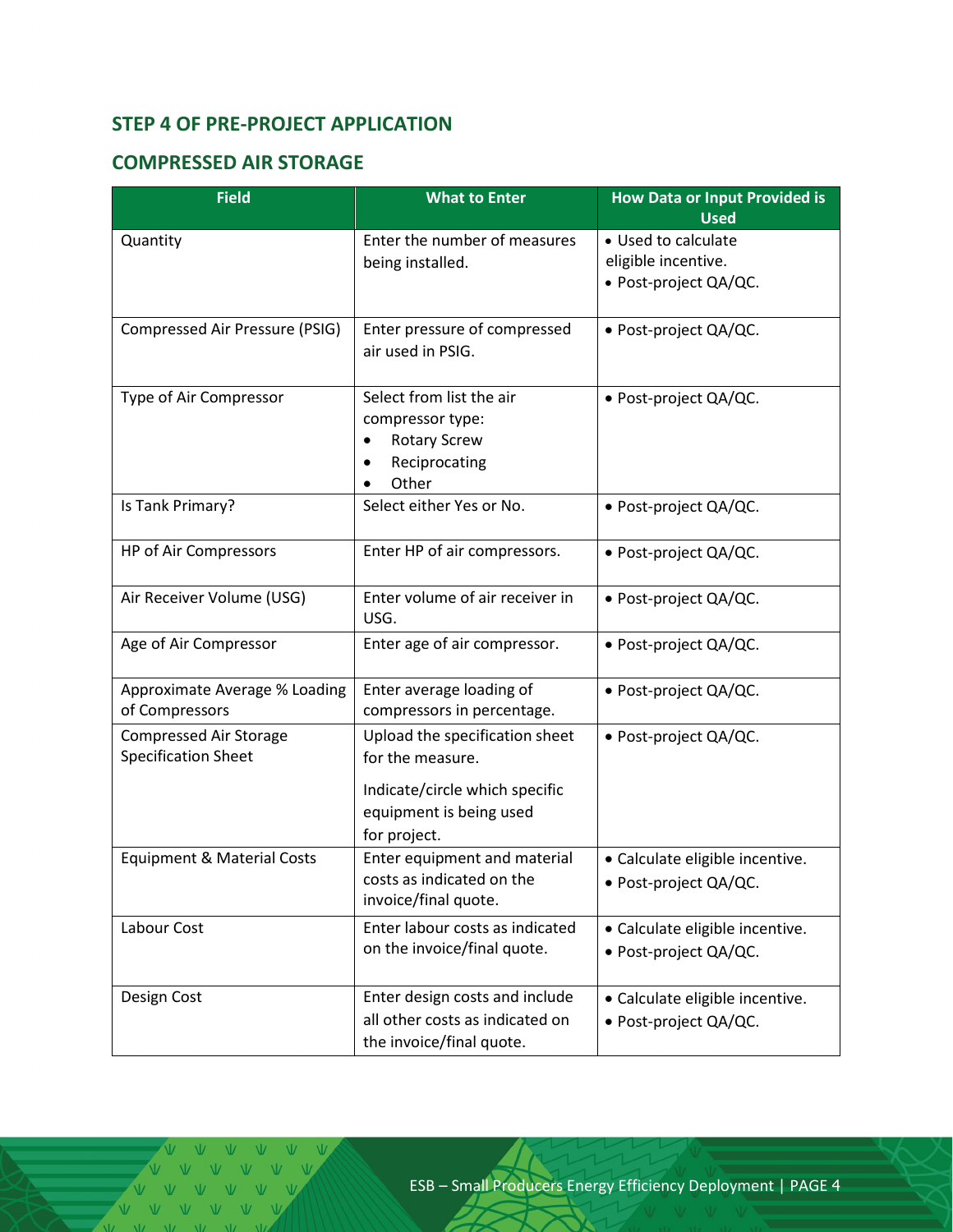# <span id="page-4-0"></span>**CYCLING OR THERMAL MASS REFRIGERATED DRYER**

| <b>Field</b>                                                             | <b>What to Enter</b>                                                                                                                          | <b>How Data or Input Provided is</b><br><b>Used</b>                 |
|--------------------------------------------------------------------------|-----------------------------------------------------------------------------------------------------------------------------------------------|---------------------------------------------------------------------|
| Quantity                                                                 | Enter the number of measures<br>being installed.                                                                                              | • Used to calculate<br>eligible incentive.<br>· Post-project QA/QC. |
| Compressed Air Pressure (PSIG)                                           | Enter pressure of compressed<br>air used in PSIG.                                                                                             | · Post-project QA/QC.                                               |
| Type of Air Compressor                                                   | Select from list the air<br>compressor type:<br><b>Rotary Screw</b><br>Reciprocating<br>Other                                                 | · Post-project QA/QC.                                               |
| Approximate Average % Loading<br>of Compressors                          | Enter average loading of<br>compressors in percentage.                                                                                        | · Post-project QA/QC.                                               |
| Are you Replacing a Non-cycling<br>Refrigerated Compressed Air<br>Dryer? | Select either Yes or No.                                                                                                                      | • Used for checking if the<br>measure is eligible.                  |
| Size of New Dryer (CFM)                                                  | Enter new dryer size in CFM.                                                                                                                  | · Post-project QA/QC.                                               |
| Number of Air Compressors in<br>Operation                                | Enter number of air<br>compressors in operation.                                                                                              | · Post-project QA/QC.                                               |
| Horsepower of Air Compressors<br>in Operation                            | Enter HP of air compressor in<br>operation. If multiple<br>compressors of varying<br>capacity are installed, then<br>enter the average value. | · Post-project QA/QC.                                               |
| Number of Air Compressors on<br>Standby                                  | Enter number of air<br>compressors on standby.                                                                                                | · Post-project QA/QC.                                               |
| Horsepower of Air Compressors<br>on Standby                              | Enter HP of air compressors on<br>standby. If multiple<br>compressors of varying<br>capacity are installed, then<br>enter the average value.  | · Post-project QA/QC.                                               |
| <b>Dryer Specification Sheet</b>                                         | Upload the specification sheet<br>for the measure.                                                                                            | · Post-project QA/QC.                                               |
|                                                                          | Indicate/circle which specific<br>equipment is being used<br>for project.                                                                     |                                                                     |
| <b>Equipment &amp; Material Costs</b>                                    | Enter equipment and material<br>costs as indicated on the<br>invoice/final quote.                                                             | • Calculate eligible incentive.<br>• Post-project QA/QC.            |

V V V VVVV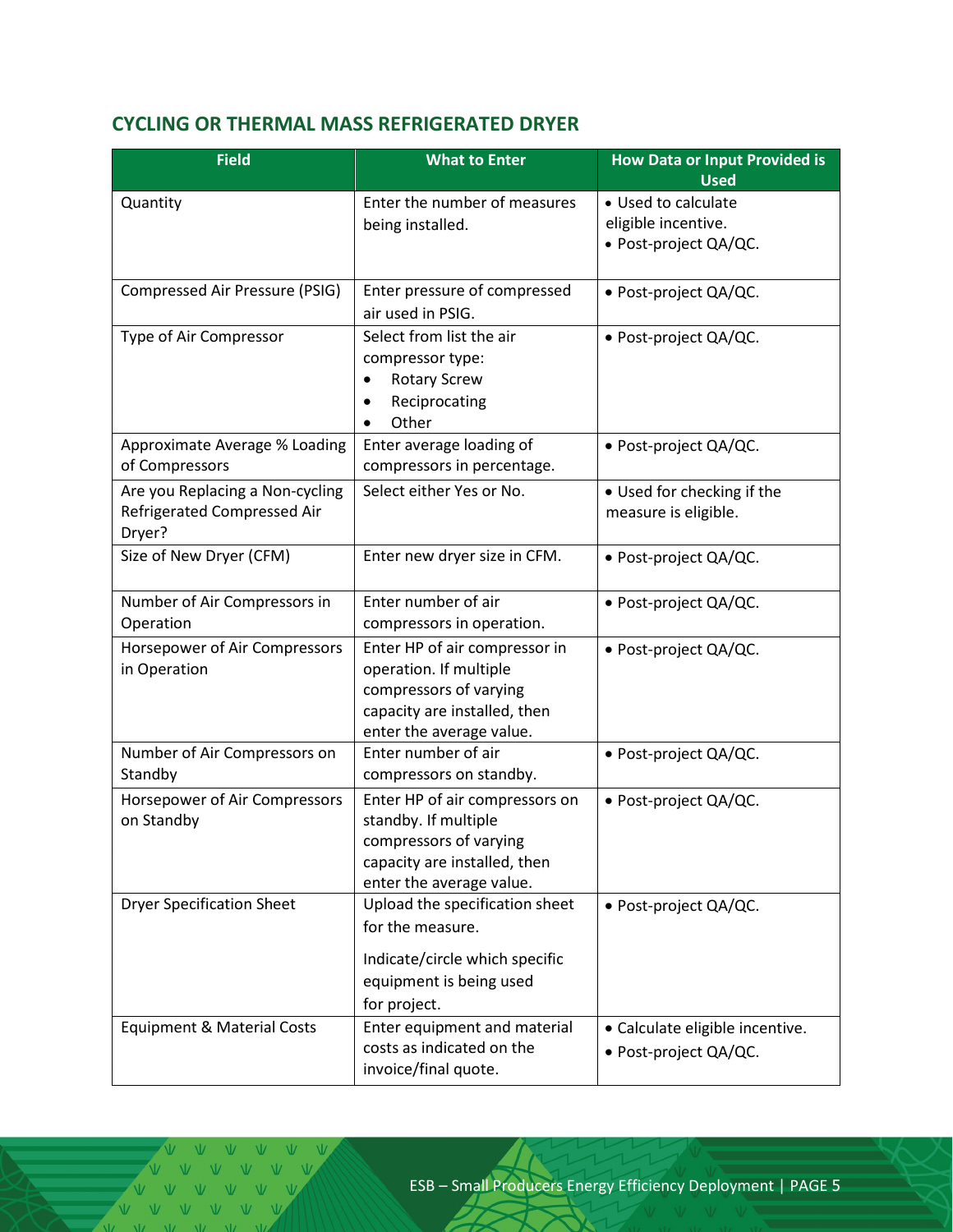| Labour Cost | Enter labour costs as indicated<br>on the invoice/final quote.                                | • Calculate eligible incentive.<br>• Post-project QA/QC. |
|-------------|-----------------------------------------------------------------------------------------------|----------------------------------------------------------|
| Design Cost | Enter design costs and include<br>all other costs as indicated on<br>the invoice/final quote. | • Calculate eligible incentive.<br>• Post-project QA/QC. |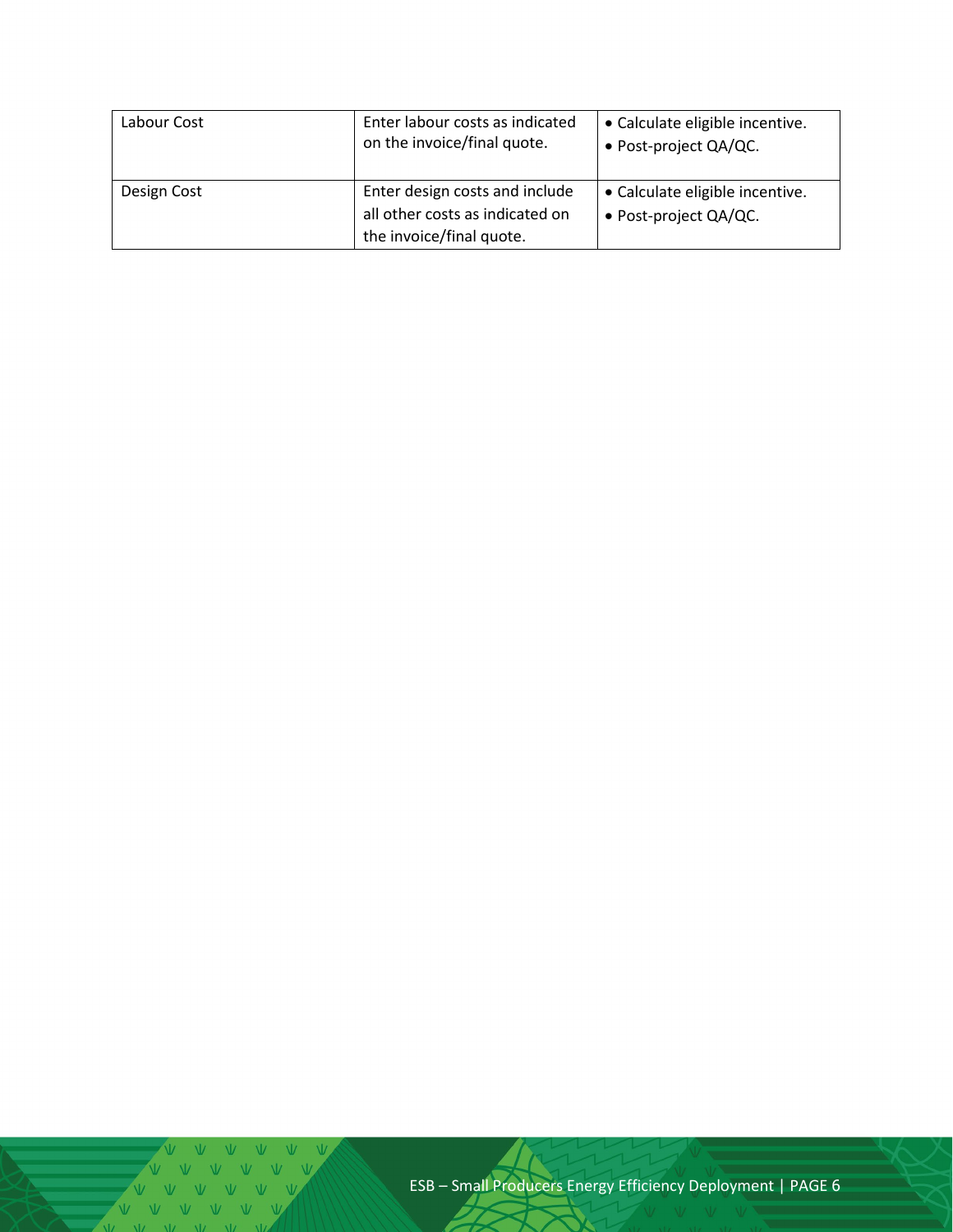#### <span id="page-6-0"></span>**DESSICANT DRYER DEWPOINT DEMAND CONTROLS**

| <b>Field</b>                          | <b>What to Enter</b>                                     | <b>How Data or Input Provided is</b><br><b>Used</b> |
|---------------------------------------|----------------------------------------------------------|-----------------------------------------------------|
| Quantity                              | Enter the number of measures                             | • Used to calculate                                 |
|                                       | being installed.                                         | eligible incentive.                                 |
|                                       |                                                          | · Post-project QA/QC.                               |
| Compressed Air Pressure (PSIG)        | Enter pressure of compressed                             | · Post-project QA/QC.                               |
|                                       | air used in PSIG.                                        |                                                     |
| Type of Air Compressor                | Select from list the air                                 | · Post-project QA/QC.                               |
|                                       | compressor type:                                         |                                                     |
|                                       | <b>Rotary Screw</b>                                      |                                                     |
|                                       | Reciprocating                                            |                                                     |
|                                       | Other                                                    |                                                     |
| Approximate Average % Loading         | Enter average loading of                                 | · Post-project QA/QC.                               |
| of Compressors                        | compressors in percentage.                               |                                                     |
| Number of Air Compressors in          | Enter number of air                                      | · Post-project QA/QC.                               |
| Operation                             | compressors in operation.                                |                                                     |
| Horsepower of Air Compressors         | Enter HP of air compressor in                            | · Post-project QA/QC.                               |
| in Operation                          | operation. If multiple                                   |                                                     |
|                                       | compressors of varying                                   |                                                     |
|                                       | capacity are installed, then                             |                                                     |
|                                       | enter the average value.                                 |                                                     |
| Number of Air Compressors on          | Enter number of air                                      | · Post-project QA/QC.                               |
| Standby                               | compressors on standby.                                  |                                                     |
| Horsepower of Air Compressors         | Enter HP of air compressors on                           | · Post-project QA/QC.                               |
| on Standby                            | standby. If multiple                                     |                                                     |
|                                       | compressors of varying                                   |                                                     |
|                                       | capacity are installed, then<br>enter the average value. |                                                     |
| Are you replacing a fixed, timer      | Select either Yes or No.                                 | Used for checking if the                            |
| regeneration control?                 |                                                          | measure is eligible.                                |
| Size of Dryer (CFM)                   | Select either Yes or No.                                 | · Post-project QA/QC.                               |
|                                       |                                                          |                                                     |
| Desiccant Dryer DDC                   | Upload the specification sheet                           | • Post-project QA/QC.                               |
| <b>Specification Sheet</b>            | for the measure.                                         |                                                     |
|                                       | Indicate/circle which specific                           |                                                     |
|                                       | equipment is being used                                  |                                                     |
|                                       | for project.                                             |                                                     |
| <b>Equipment &amp; Material Costs</b> | Enter equipment and material                             | • Calculate eligible incentive.                     |
|                                       | costs as indicated on the                                | · Post-project QA/QC.                               |
|                                       | invoice/final quote.                                     |                                                     |
| Labour Cost                           | Enter labour costs as indicated                          | • Calculate eligible incentive.                     |
|                                       | on the invoice/final quote.                              |                                                     |

VVVV  $V-V$ V V V V V  $V$   $V$  $\overline{M}$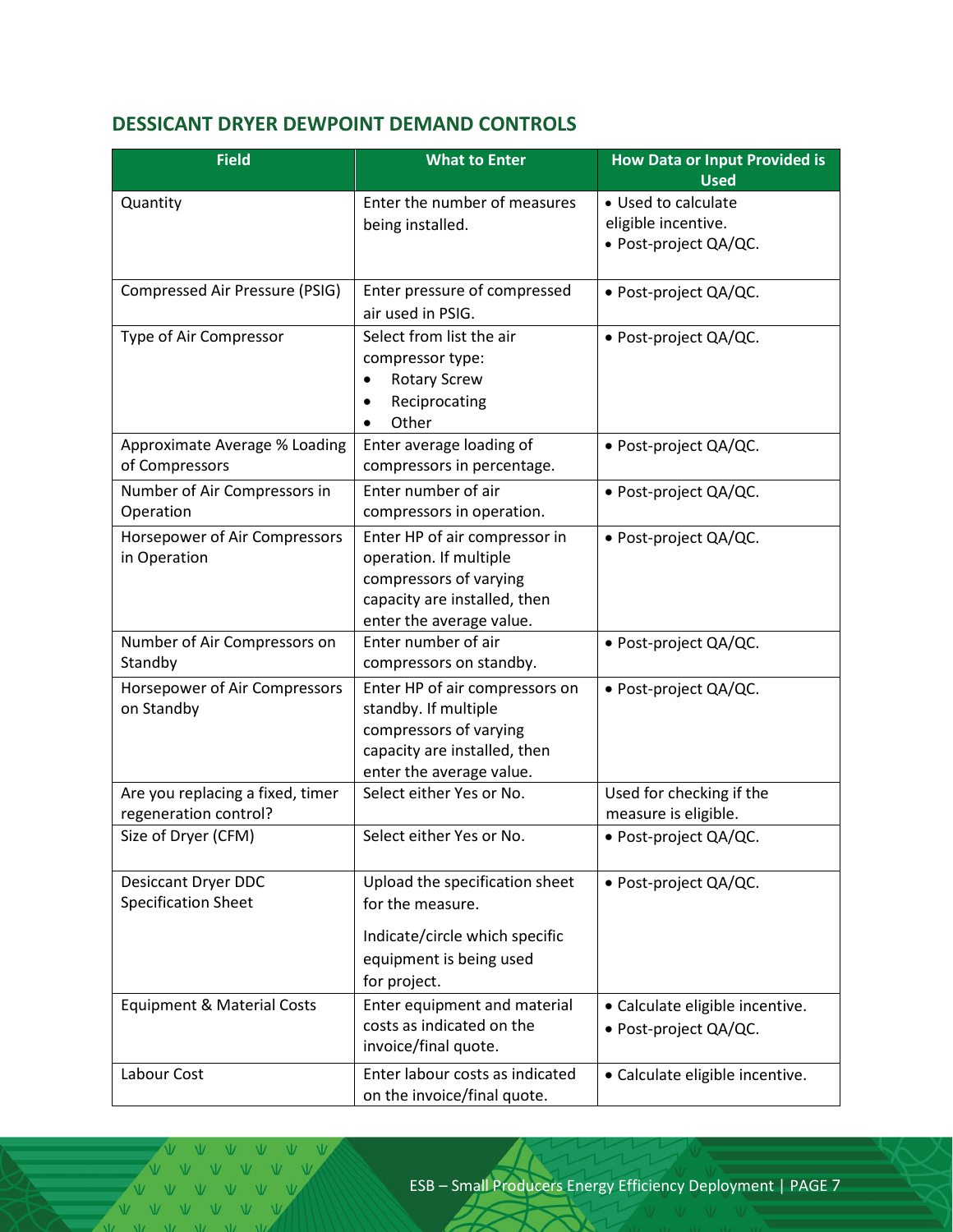|             |                                 | • Post-project QA/QC.           |
|-------------|---------------------------------|---------------------------------|
| Design Cost | Enter design costs and include  | • Calculate eligible incentive. |
|             | all other costs as indicated on | • Post-project QA/QC.           |
|             | the invoice/final quote.        |                                 |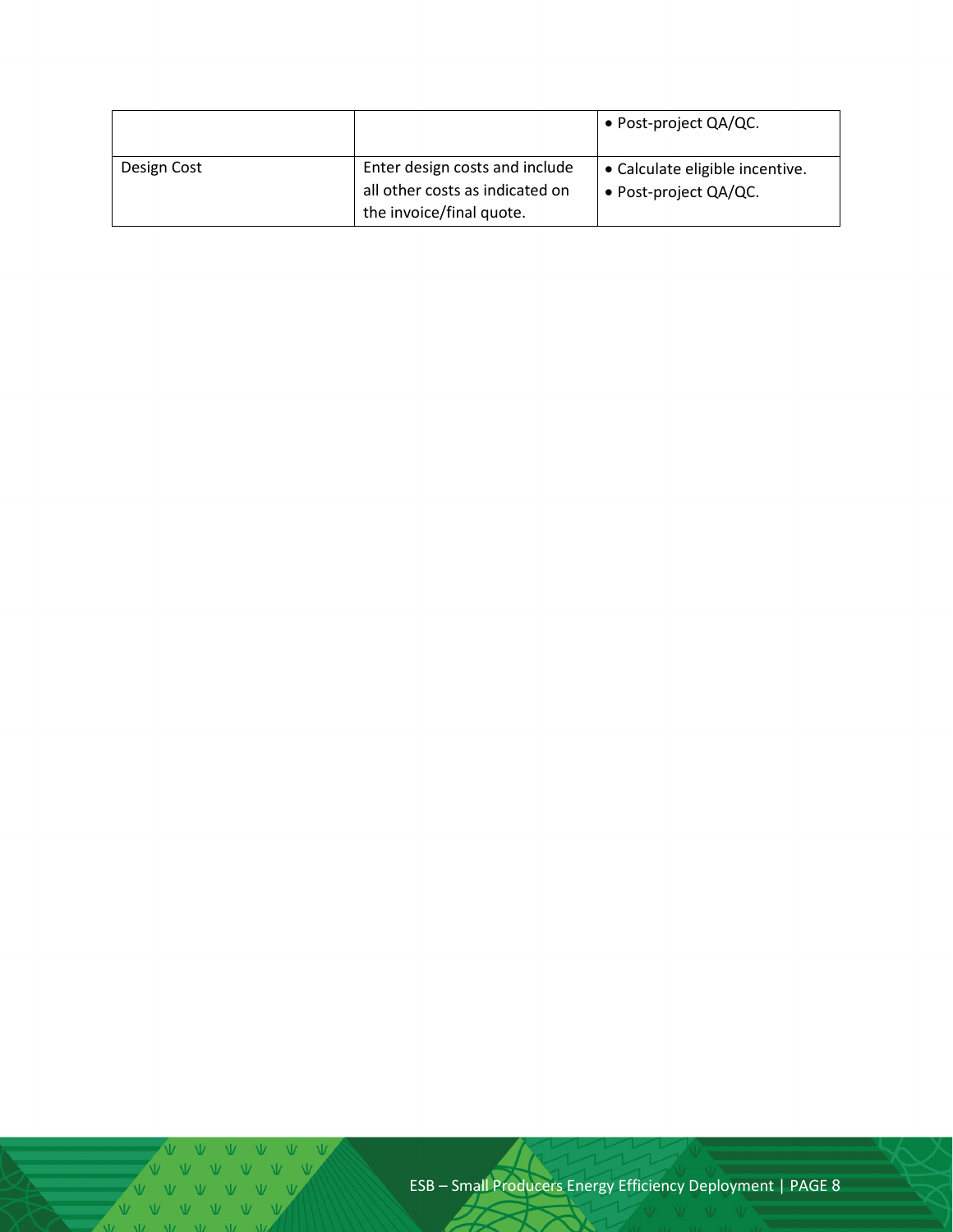# <span id="page-8-0"></span>**LOW PRESSURE DROP FILTER**

| <b>Field</b>                                        | <b>What to Enter</b>                                                                                                                          | <b>How Data or Input Provided is</b><br><b>Used</b>                 |
|-----------------------------------------------------|-----------------------------------------------------------------------------------------------------------------------------------------------|---------------------------------------------------------------------|
| Quantity                                            | Enter the number of measures<br>being installed.                                                                                              | • Used to calculate<br>eligible incentive.<br>· Post-project QA/QC. |
| Compressed Air Pressure (PSIG)                      | Enter pressure of compressed<br>air used in PSIG.                                                                                             | · Post-project QA/QC.                                               |
| Type of Air Compressor                              | Select from list the air<br>compressor type:<br><b>Rotary Screw</b><br>Reciprocating<br>Other                                                 | · Post-project QA/QC.                                               |
| Number of Air Compressors in<br>Operation           | Enter number of air<br>compressors in operation.                                                                                              | · Post-project QA/QC.                                               |
| Horsepower of Air Compressors<br>in Operation       | Enter HP of air compressor in<br>operation. If multiple<br>compressors of varying<br>capacity are installed, then<br>enter the average value. | · Post-project QA/QC.                                               |
| Number of Air Compressors on<br>Standby             | Enter number of air<br>compressors on standby.                                                                                                | · Post-project QA/QC.                                               |
| Horsepower of Air Compressors<br>on Standby         | Enter HP of air compressors on<br>standby. If multiple<br>compressors of varying<br>capacity are installed, then<br>enter the average value.  | · Post-project QA/QC.                                               |
| Are you replacing a standard,<br>coalescing filter? | Select either Yes or No.                                                                                                                      | Used for checking if the<br>measure is eligible.                    |
| Size of Existing Filter (CFM)                       | Enter existing filter size in CFM.                                                                                                            | · Post-project QA/QC.                                               |
| Diameter of Existing Filter (in)                    | Enter existing filter diameter in<br>inches.                                                                                                  | · Post-project QA/QC.                                               |
| Pressure Drop across Existing<br>Filter (psi)       | Enter pressure drop across<br>existing filter in PSI.                                                                                         | Used for checking if the<br>measure is eligible.                    |
| <b>Filter Specification Sheet</b>                   | Upload the specification sheet<br>for the measure.<br>Indicate/circle which specific<br>equipment is being used<br>for project.               | · Post-project QA/QC.                                               |
| <b>Equipment &amp; Material Costs</b>               | Enter equipment and material<br>costs as indicated on the<br>invoice/final quote.                                                             | • Calculate eligible incentive.<br>• Post-project QA/QC.            |

VVVVVVV V V V V V V V V V V V  $V = M - M$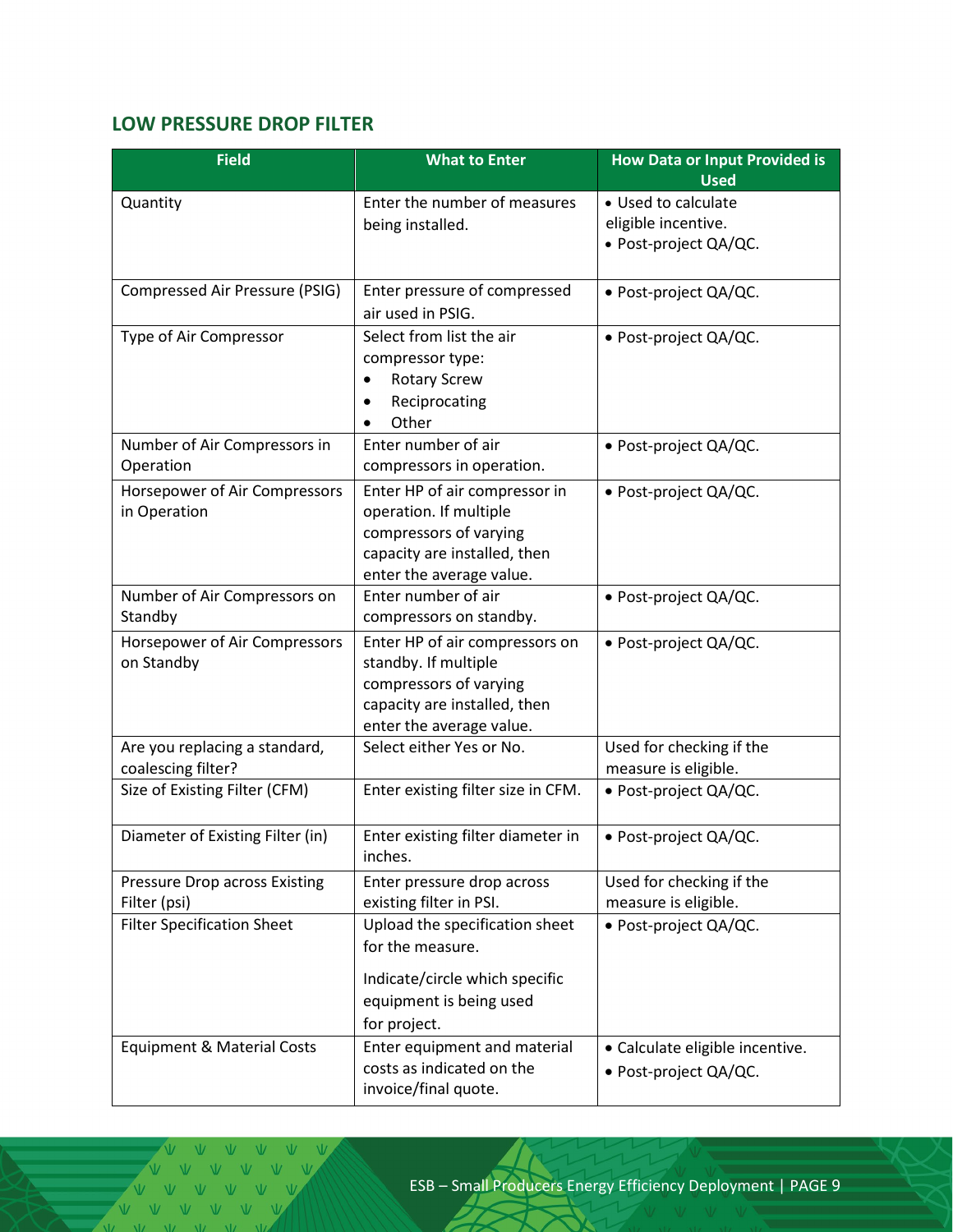| Labour Cost | Enter labour costs as indicated<br>on the invoice/final quote.                                 | • Calculate eligible incentive.<br>• Post-project QA/QC. |
|-------------|------------------------------------------------------------------------------------------------|----------------------------------------------------------|
| Design Cost | Enter design costs and include<br>all other costs as indicated on<br>the invoice/ final quote. | • Calculate eligible incentive.<br>• Post-project QA/QC. |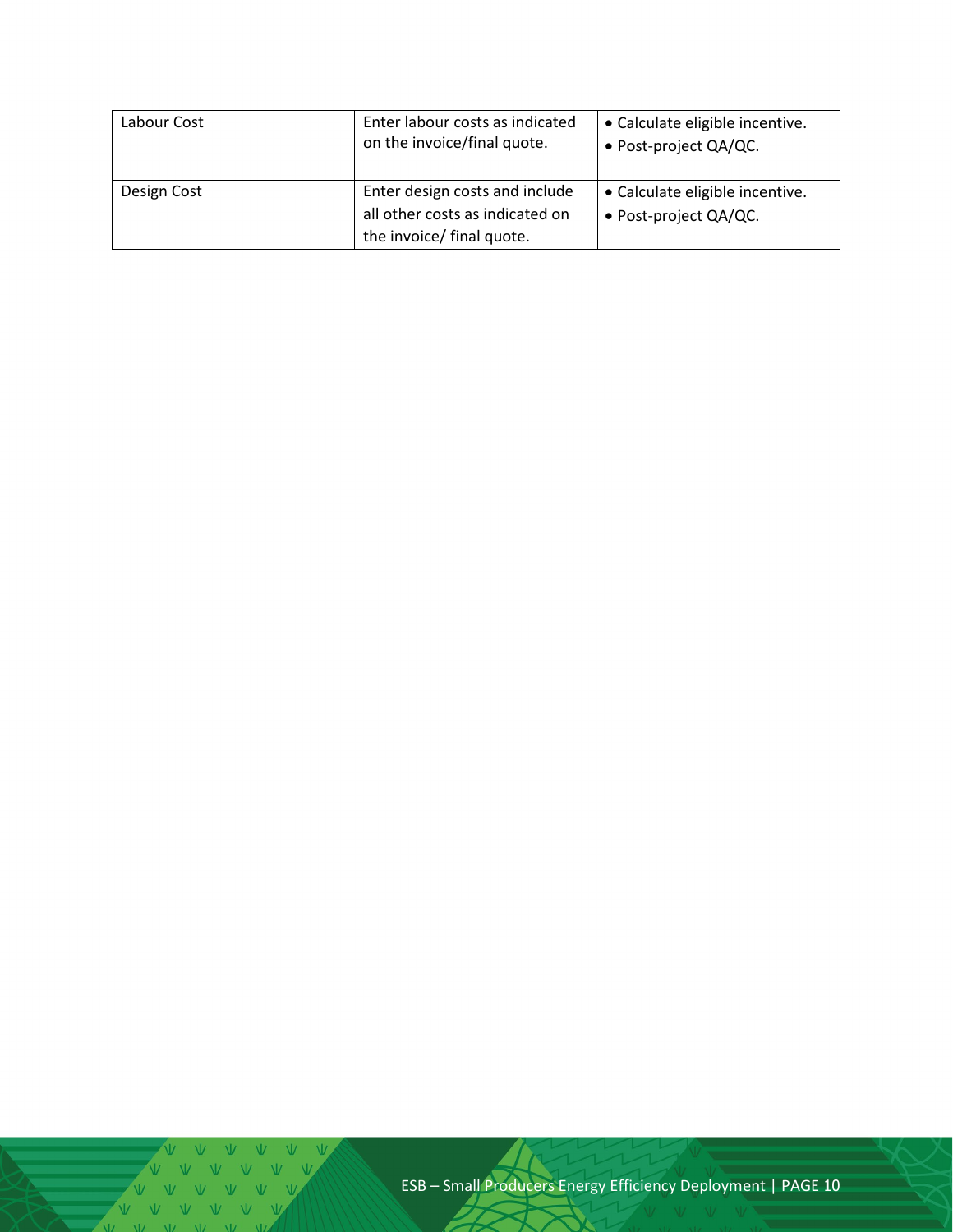#### <span id="page-10-0"></span>**NOZZLES**

| <b>Field</b>                          | <b>What to Enter</b>                | <b>How Data or Input Provided is</b> |
|---------------------------------------|-------------------------------------|--------------------------------------|
|                                       |                                     | <b>Used</b>                          |
| Quantity                              | Enter the number of measures        | • Used to calculate                  |
|                                       | being installed.                    | eligible incentive.                  |
|                                       |                                     | · Post-project QA/QC.                |
| Compressed Air Pressure (PSIG)        | Enter pressure of compressed        | · Post-project QA/QC.                |
|                                       | air used in PSIG.                   |                                      |
| Retrofit Scenario                     | Select from the list the retrofit   | · Post-project QA/QC.                |
|                                       | scenario type:                      |                                      |
|                                       | Installed on Open Pipe<br>$\bullet$ |                                      |
|                                       | <b>Replacing Existing Nozzle</b>    |                                      |
| <b>Application Type for Nozzles</b>   | Enter application type for          | · Post-project QA/QC.                |
|                                       | nozzles.                            |                                      |
| Type of Air Compressor                | Select from list the air            | · Post-project QA/QC.                |
|                                       | compressor type:                    |                                      |
|                                       | <b>Rotary Screw</b>                 |                                      |
|                                       | Reciprocating                       |                                      |
|                                       | Other                               |                                      |
| <b>Nozzle Specification Sheet</b>     | Upload the specification sheet      | · Post-project QA/QC.                |
|                                       | for the measure.                    |                                      |
|                                       | Indicate/circle which specific      |                                      |
|                                       | equipment is being used             |                                      |
|                                       | for project.                        |                                      |
| <b>Equipment &amp; Material Costs</b> | Enter equipment and material        | · Calculate eligible incentive.      |
|                                       | costs as indicated on the           | · Post-project QA/QC.                |
|                                       | invoice/final quote.                |                                      |
| Labour Cost                           | Enter labour costs as indicated     | · Calculate eligible incentive.      |
|                                       | on the invoice/final quote.         | · Post-project QA/QC.                |
|                                       |                                     |                                      |
| Design Cost                           | Enter design costs and include      | · Calculate eligible incentive.      |
|                                       | all other costs as indicated on     | · Post-project QA/QC.                |
|                                       | the invoice/final quote.            |                                      |

 $M = M$   $N$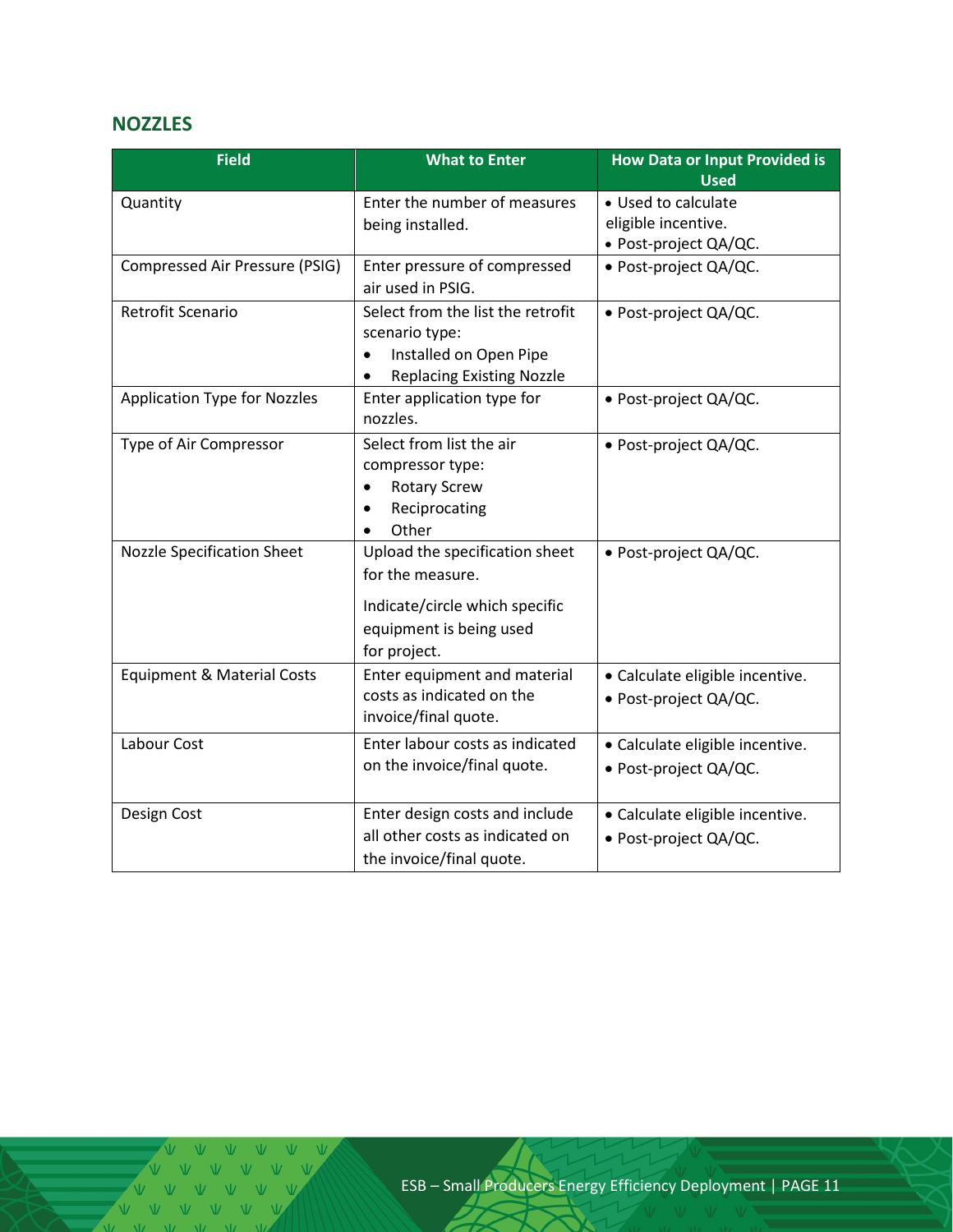# <span id="page-11-0"></span>**VFD AIR COMPRESSOR**

| <b>Field</b>                                          | <b>What to Enter</b>                                                                                                            | <b>How Data or Input Provided is</b><br><b>Used</b>                 |
|-------------------------------------------------------|---------------------------------------------------------------------------------------------------------------------------------|---------------------------------------------------------------------|
| Quantity                                              | Enter the number of measures<br>being installed.                                                                                | • Used to calculate<br>eligible incentive.<br>· Post-project QA/QC. |
| <b>Existing Compressor Rated Size</b><br>HP           | Enter existing compressor rated<br>size in HP.                                                                                  | · Post-project QA/QC.                                               |
| <b>Existing Compressor Rated Flow</b><br>Capacity CFM | Enter existing compressor rated<br>flow capacity in cubic feet per<br>minute.                                                   | • Post-project QA/QC.                                               |
| Nameplate Picture of Existing<br>Compressor           | Upload the nameplate picture<br>of existing compressor.                                                                         | · Post-project QA/QC.                                               |
| <b>Existing Compressor Type</b>                       | Select from the list the existing<br>compressor type:<br><b>Rotary Screw</b><br>Reciprocating<br>Other                          | • Post-project QA/QC.                                               |
| <b>Estimated Annual Hours of</b><br>Operation         | Enter estimated annual hours of<br>operation.                                                                                   | · Post-project QA/QC.                                               |
| New Compressor Type                                   | Select from the list the new<br>compressor type:<br><b>Rotary Screw</b><br>Reciprocating<br>Other                               | · Post-project QA/QC.                                               |
| Specification Sheet of New<br>Compressor              | Upload the specification sheet<br>for the measure.<br>Indicate/circle which specific<br>equipment is being used<br>for project. | · Post-project QA/QC.                                               |
| <b>Equipment &amp; Material Costs</b>                 | Enter equipment and material<br>costs as indicated on the<br>invoice/final quote.                                               | • Calculate eligible incentive.<br>· Post-project QA/QC.            |
| Labour Cost                                           | Enter labour costs as indicated<br>on the invoice/final quote.                                                                  | · Calculate eligible incentive.<br>· Post-project QA/QC.            |
| Design Cost                                           | Enter design costs and include<br>all other costs as indicated on<br>the invoice/ final quote.                                  | · Calculate eligible incentive.<br>· Post-project QA/QC.            |

V V V V V V V V V V V V VVVVV  $M = M$ 

Ŵ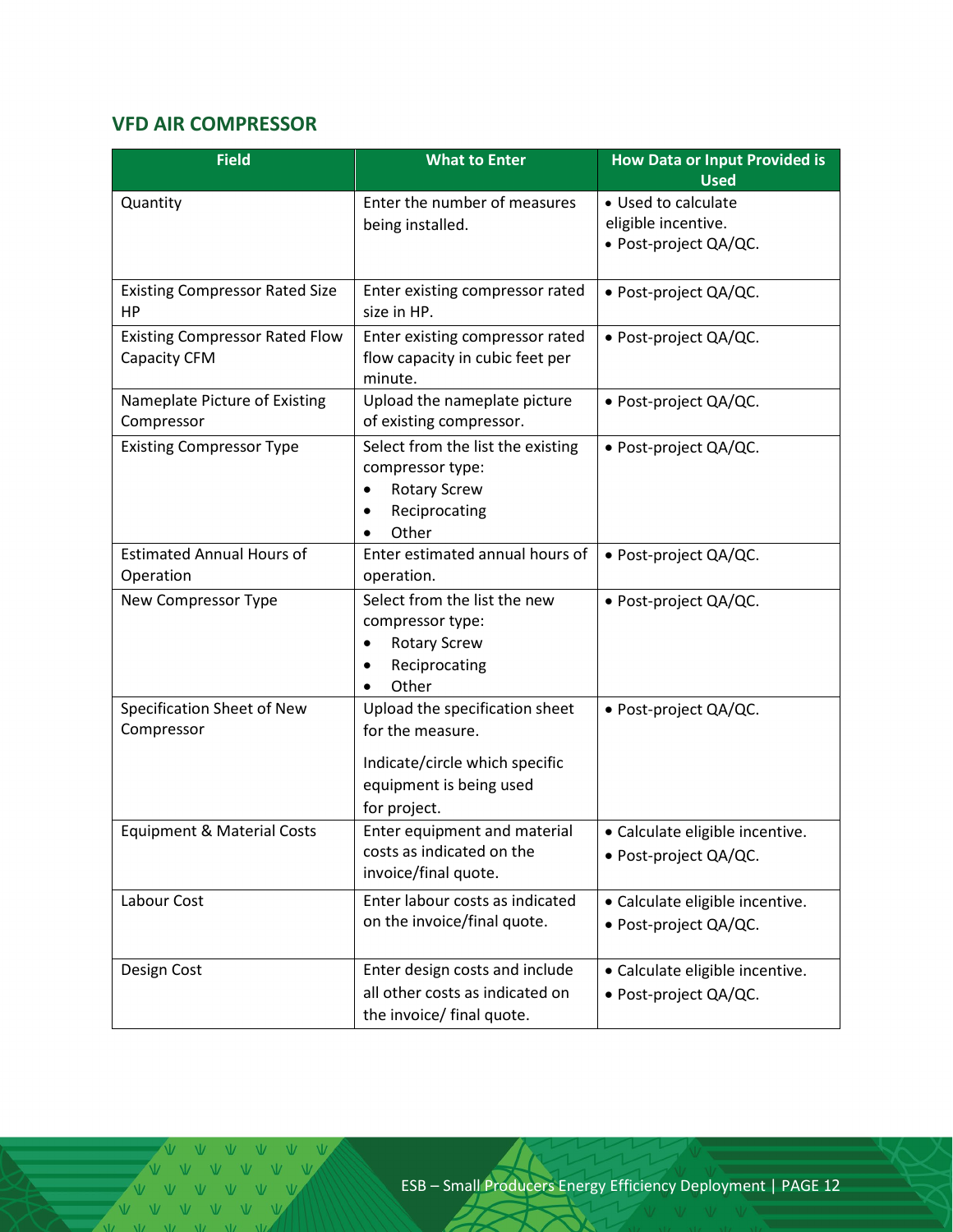# <span id="page-12-0"></span>**ZERO LOSS DRAIN**

| <b>Field</b>                                             | <b>What to Enter</b>                                                                                                            | <b>How Data or Input Provided is</b><br><b>Used</b>                 |
|----------------------------------------------------------|---------------------------------------------------------------------------------------------------------------------------------|---------------------------------------------------------------------|
| Quantity                                                 | Enter the number of measures<br>being installed.                                                                                | • Used to calculate<br>eligible incentive.<br>· Post-project QA/QC. |
| <b>Existing Drain Type</b>                               | Enter type of existing drain.                                                                                                   | • Post-project QA/QC.                                               |
| <b>Existing Drain Picture</b>                            | Upload the existing drain<br>picture.                                                                                           | • Post-project QA/QC.                                               |
| Pipe Diameter of Drain<br>Connection                     | Enter pipe diameter of drain<br>connection in inches.                                                                           | · Post-project QA/QC.                                               |
| <b>Estimated Number of Times</b><br>Drain Operates a Day | Enter estimated number of<br>times drain operates in a day.                                                                     | • Post-project QA/QC.                                               |
| Air Compressor Type                                      | Select from the list air<br>compressor type:<br><b>Rotary Screw</b><br>Reciprocating<br>Other<br>$\bullet$                      | · Post-project QA/QC.                                               |
| Air Compressor HP                                        | Enter HP of air compressor.                                                                                                     | · Post-project QA/QC.                                               |
| Compressed Air Pressure (PSIG)                           | Enter compressed air pressure<br>in PSIG.                                                                                       | · Post-project QA/QC.                                               |
| Zero Loss Specification Sheet                            | Upload the specification sheet<br>for the measure.<br>Indicate/circle which specific<br>equipment is being used<br>for project. | · Post-project QA/QC.                                               |
| <b>Equipment &amp; Material Costs</b>                    | Enter equipment and material<br>costs as indicated on the<br>invoice/final quote.                                               | • Calculate eligible incentive.<br>· Post-project QA/QC.            |
| Labour Cost                                              | Enter labour costs as indicated<br>on the invoice/final quote.                                                                  | • Calculate eligible incentive.<br>· Post-project QA/QC.            |
| Design Cost                                              | Enter design costs and include<br>all other costs as indicated on<br>the invoice/final quote.                                   | • Calculate eligible incentive.<br>· Post-project QA/QC.            |

V V V V V V V V V V V V VVVV  $M = M$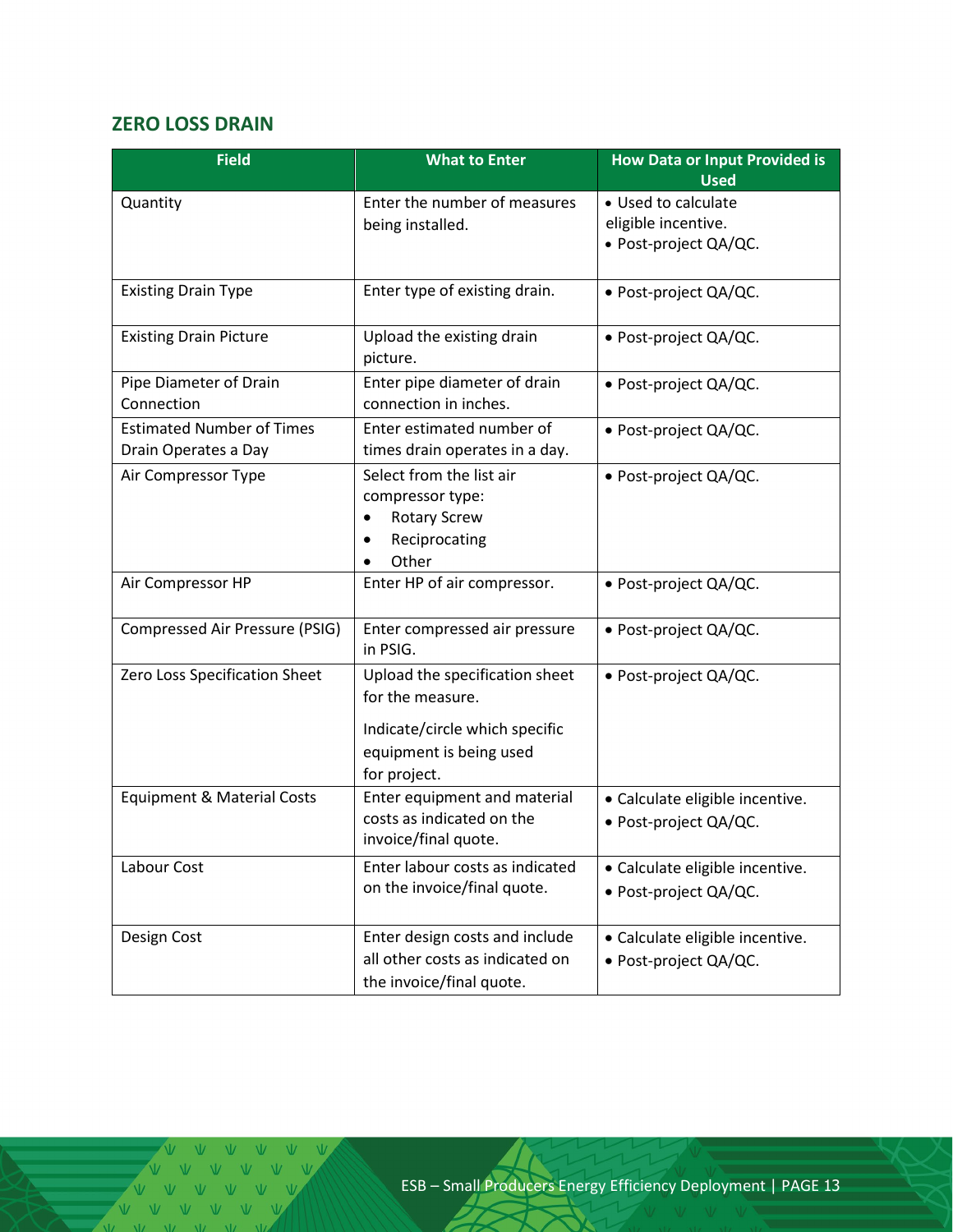#### <span id="page-13-0"></span>**STEP 5 OF PRE-PROJECT APPLICATION: ALL COMPRESSED AIR MEASURES**

| <b>Field</b>                         | <b>What to Enter</b>                                                                                                                                                                                                                                                                                                                      | <b>How Data or Input Provided is</b><br><b>Used</b>                                                 |
|--------------------------------------|-------------------------------------------------------------------------------------------------------------------------------------------------------------------------------------------------------------------------------------------------------------------------------------------------------------------------------------------|-----------------------------------------------------------------------------------------------------|
| Cost Quote                           | Quote or invoice should be<br>itemized to include quantity,<br>brand, model numbers for<br>equipment, applicant name,<br>contractor name, facility address<br>and date (sample quote provided<br>in the Appendix). Costs should be<br>indicated separately for:<br>Equipment and Material,<br>Labour,<br>Design and Others, and<br>Taxes. | • Cross-reference against<br>provided costs.<br>• Calculate incentive cap.<br>· Post-project QA/QC. |
| <b>Electricity Bill for Facility</b> | Upload the most recent electricity<br>bill available for the facility.                                                                                                                                                                                                                                                                    | • Ascertain rate class.                                                                             |

#### <span id="page-13-1"></span>**POST-PROJECT APPLICATION**

Note that for the post-project application, you will be required to confirm that no changes were made from the pre-project application, unless an Application Change Approval Notice was issued by ERA. In terms of documents required, you will need to provide evidence of the following:

- Invoice for Project Costs
- Proof of Payment for Project Costs
- Post-Project Photo
- Conditions stated in the Notice of Pre-Approval

Participant may be subject to a QA/QC check and asked for additional documentation to facilitate a site visit.